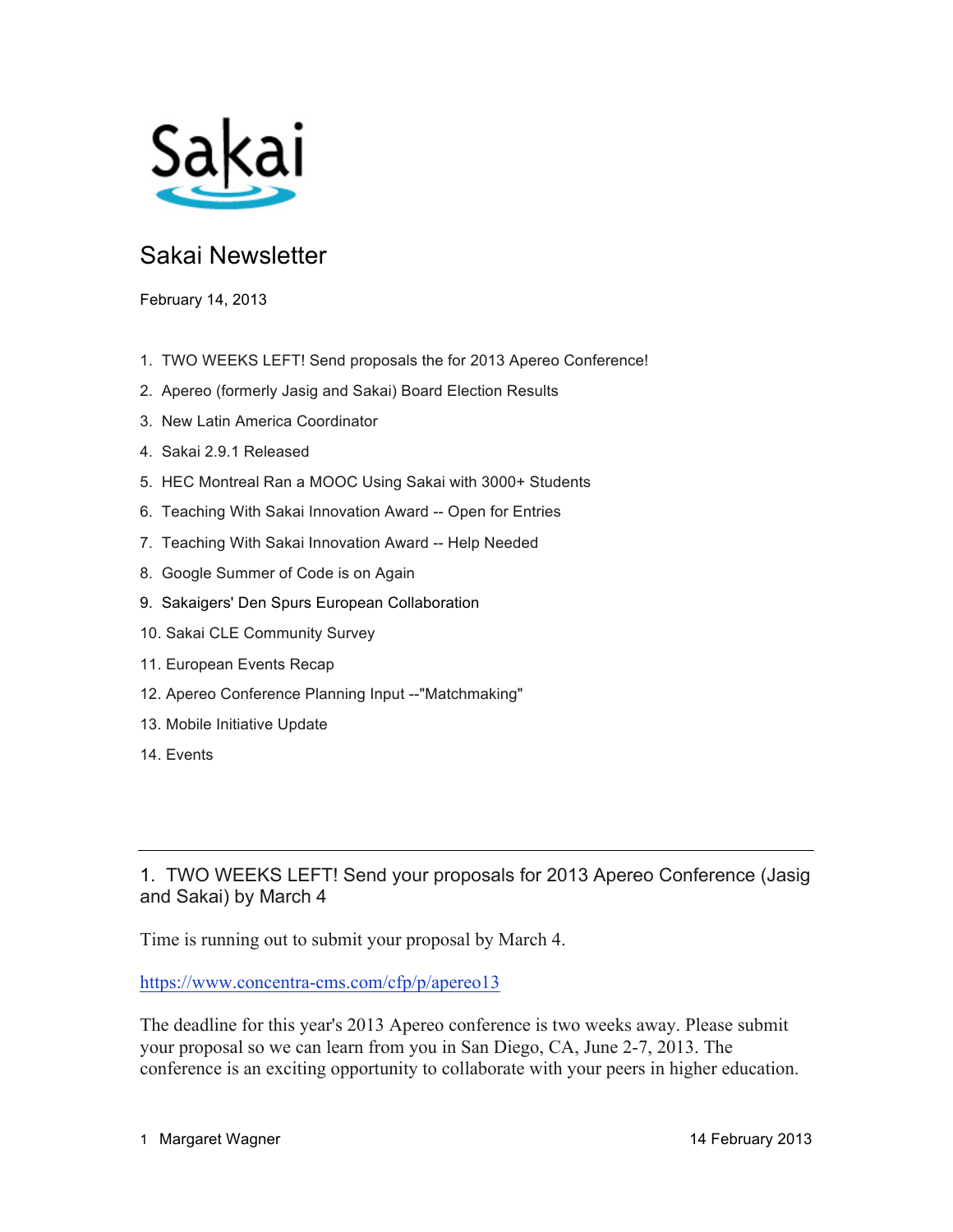What makes the conference so compelling is YOU -- your success stories and your amazing work. You may submit a presentation session, birds of a feather (BOF) discussion, or showcase night demonstration. We'd love to hear about:

- Advances in teaching, learning, and research with technology

- Identity and access management

- New developments and features for products like uPortal, Sakai CLE/OAE, CAS, OSP, Bedework, and others

- Exciting and innovative implementations of and integrations with Apereo and other open-source software

- Information security

- Learning analytics

- Advocacy and awareness of open-source solutions (The 2-3-98 Project)

- and more!

The annual conference is a global networking point for developers, faculty, administrators, advocates, support specialists, and others in the open-source community. Join us in Opening Minds to Open Solutions!

Sincerely,

Ian Dolphin, Executive Director, Apereo Foundation Patty Gertz, Associate Director, Apereo Foundation Jim Helwig, Planning Committee Chair Alan Regan, Program Committee Chair

2. Apereo (Formerly Jasig and Sakai) Board Election Results

I am pleased to announce that the following candidates have been elected to the Board of Directors of the Apereo Foundation, subject to ratification by a meeting of the membership:

Alain Mayeur, President of the ESUP -- Portail Consortium, IT Director, University of Valenciennes (France)

David Kahle, Vice President for Information Technology and Chief Information Officer, Tufts University (USA)

Dr. Douglas Johnson, Assistant Director for Learning Services, University of Florida (USA)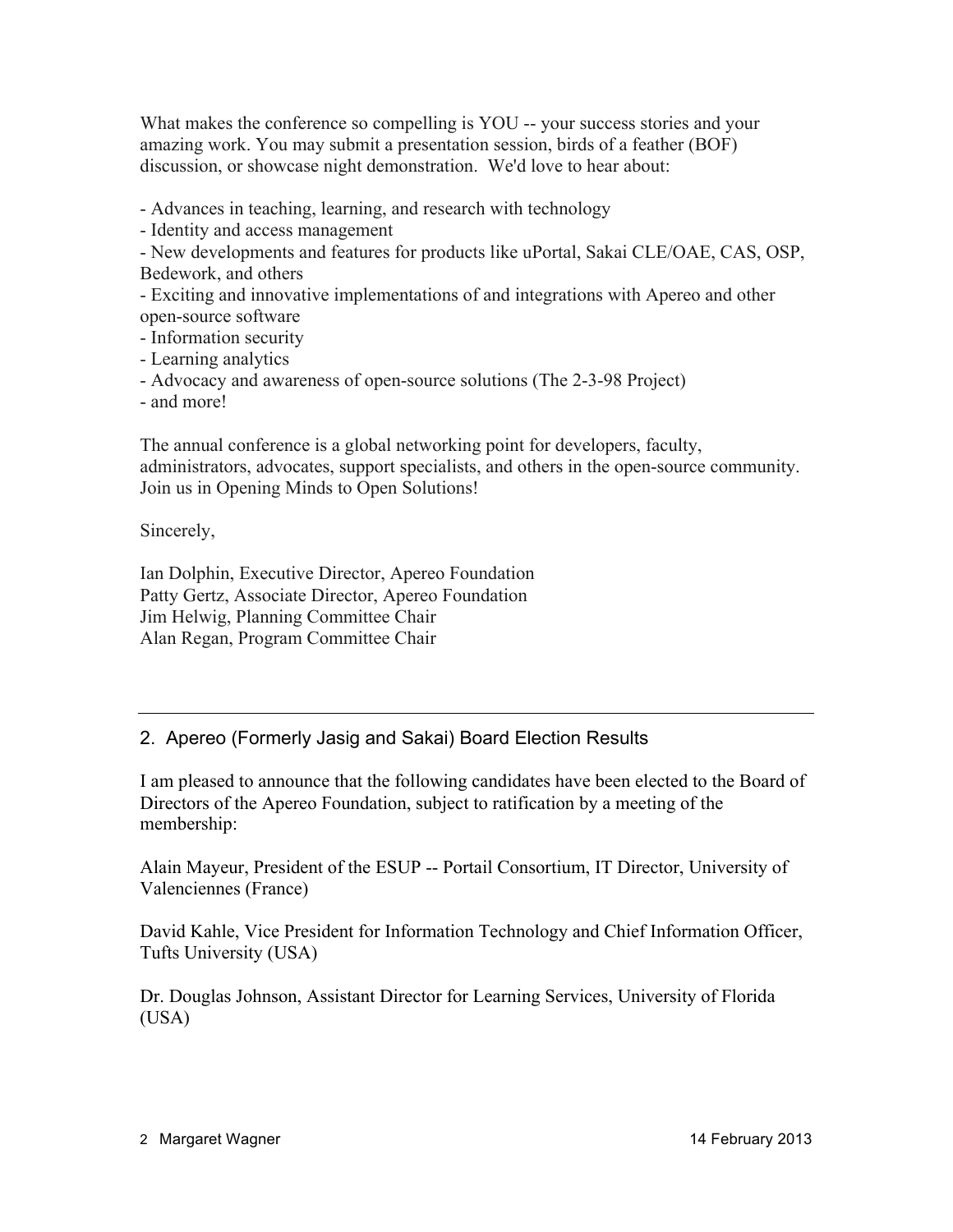Professor Shoji Kajita, IT Planning Office / Academic Center for Computing and Media Studies. Kyoto University (Japan)

Sincere thanks to all the candidates willing to serve, and congratulations to those who were elected.

Best,

Ian Dolphin Executive Director, Apereo Foundation ian.dolphin@apereo.org

3. New Latin America Coordinator

For over a year, David Martinez of Universitat Politècnica de València has acted as Latin America Coordinator between the Spanish Sakai schools (S2U), the Foundation, and interested parties in Ibero America. I would like to offer my thanks to David for all his efforts, and my thanks to UPV for contributing David's time.

The new coordinator is Diego del Blanco Orobitg of Samoo. I look forward to working with Diego to raise the profile of Sakai -- and other Apereo projects -- in Ibero America. Thanks to Diego for taking on this responsibility.

Diego's email is: diego.delblanco@apereo.org

A Spanish news page is now established at:

http://www.sakaiproject.org/news/%C2%A1bienvenidos-sakai

Best,

Ian Dolphin Executive Director, Apereo Foundation ian.dolphin@apereo.org

#### 4. Sakai 2.9.1 Released

Dear All,

I am pleased to announce, on behalf of the community, the release of Sakai CLE 2.9.1 .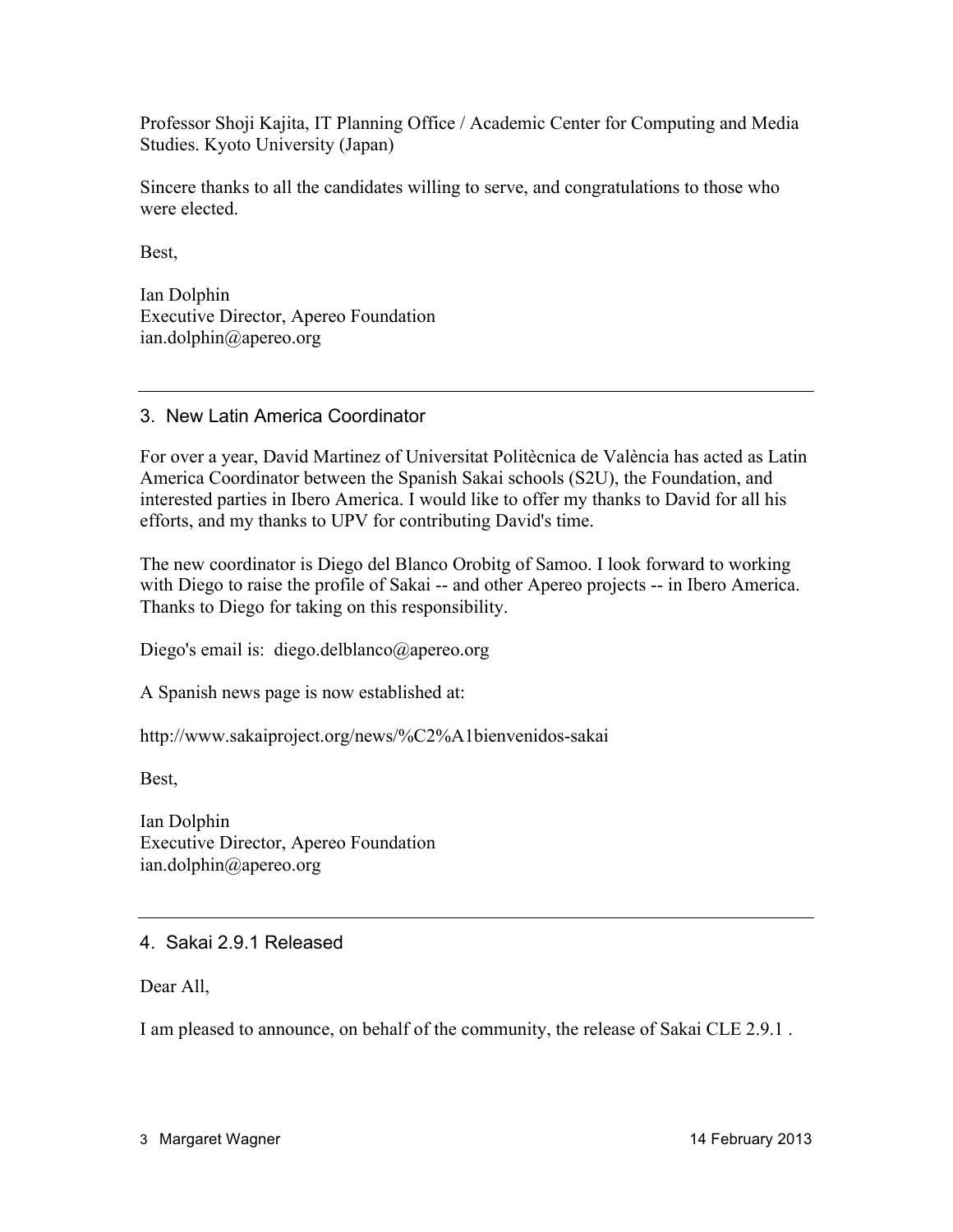The Sakai CLE 2.9.1 builds on the Sakai CLE 2.9.0 release and adds updated context sensitive Help documentation, several performance enhancements and security fixes, and one hundred bug fixes.

Release notes:

https://confluence.sakaiproject.org/display/DOC/Sakai+CLE+2.9+release+notes

Thanks to all in the worldwide community for your contribution to the development, testing, and documenting of the release.

Best regards,

Neal

nealcaidin@sakaifoundation.org

5. HEC Montreal Ran a MOOC Course Involving More Than 3000 Students Using Sakai CLE 2.8

Dear Community,

HEC Montreal is proud to announce that it has successfully launched and run a MOOC course involving more than 3000 students using Sakai CLE 2.8. You can access our platform and create an account at:

www.EDUlib.hec.ca

The course called "Introduction au Marketing", which was taught in French, was launched in November 2012 and ran through early January 2013. Of the 4200 students who initially subscribed, 651 completed the course in its entirety.

In order to complete the course, students were required to:

- Watch 6 hour of video (6 weeks of 1 hour classes)
- Complete readings for each week
- Pass online quizzes (using Samigo) each week
- Pass a final quiz (also using Samigo) at the end of the course

Additionally, students were invited to complete their profiles (using the "Profile 2" tool), and to contribute to online forums. Over 1000 messages were posted on the Forums. Finally, students could see their final results through the Gradebook tool.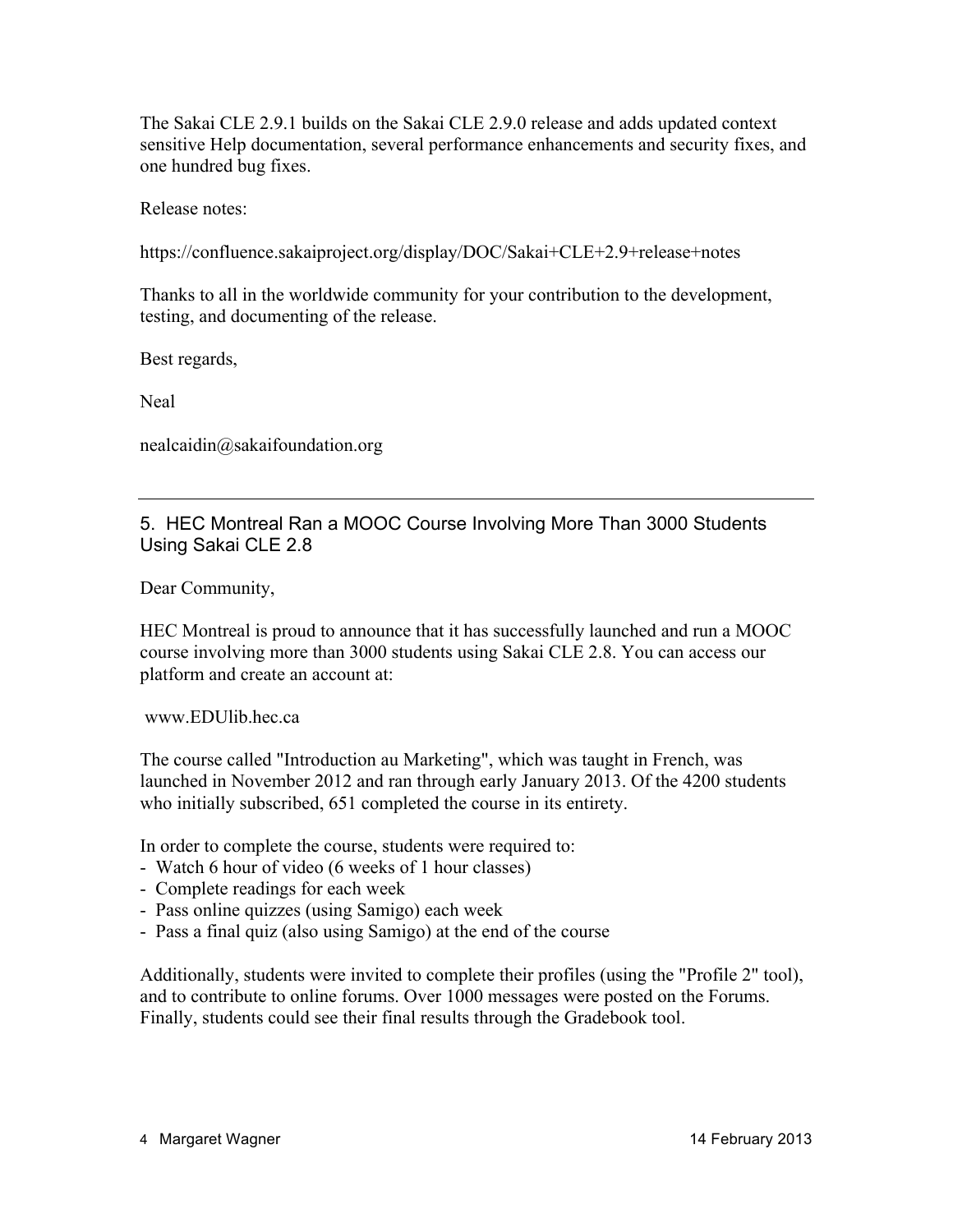Many factors contributed to the success of this first MOOC experience:

- First, as far as we know it was the first MOOC offered in business in French. Since business is part of everyone's life, subjects like Marketing gather huge interest among the general public.

- Second, Sakai tools proved to be robust enough to support large numbers of registered students.

- Third, server performance was constant despite peaks of over 1400 visits a day (for a single course!).

- Finally, this project required minimal effort from our technical teams since all the tools used are included in the Sakai platform. The project could be launched quickly following a small amount of configuration to suit our needs.

We are continuing with the MOOC's experience. The next course, "Comprendre les états financiers" (« Understanding Financial Statements »), is to begin soon.

Any comments or questions are welcome,

Marie-Odile Thibault marie-odile.thibault@hec.ca

#### 6. Call for Entries for the 2013 Teaching with Sakai Innovation Award

The Sakai Teaching and Learning community is seeking submissions for the annual Teaching With Sakai Innovation Award (TWSIA) competition. The award recognizes innovation and excellence in technology-supported teaching, academic collaboration, and student engagement. (See last year's winners: http://openedpractices.org/twsia/2012/winners )

Award categories include:

- Higher Education: Face-to-face
- Higher Education: Fully Online or Hybrid Course
- Primary and Secondary Education (K-12)
- Project Sites & Other Uses of Sakai
- Portfolios

We look forward to entries from those using the Sakai CLE and those pioneering the Sakai OAE (Open Academic Environment).

This year, the selection process will consist of two phases: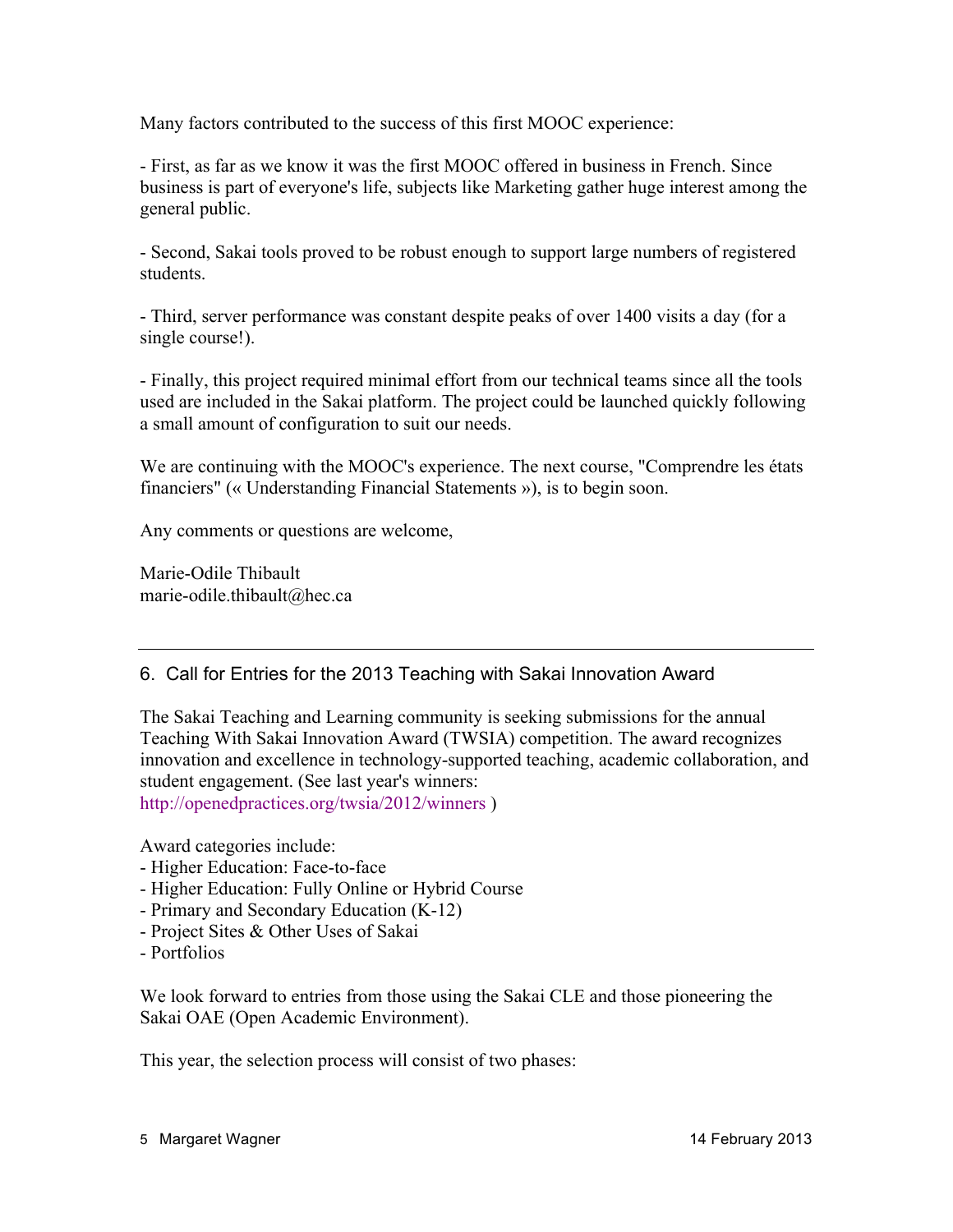---------- Phase 1: Preliminary abstract submission (recommended but not required) Opening Date: Feb 11, 2013 Closing Deadline: March 1, 2013

Each applicant should submit a brief description of the innovative teaching method, practice or strategy to be considered for the final award. Instructions and an example of a well-written abstract are included in the submission form.

Applicants will receive feedback on abstracts by March 8, 2013.

Submitting an abstract is not required. However, the three questions on the abstract submission form will be required for all applicants as a part of the full application process. Those who submit a preliminary abstract may edit their responses prior to submitting the final application, in order to incorporate feedback from the judges.

The responses to these three items also will be used as part of the session description at the annual conference.

----------

Phase 2: Final submission (required of all applicants) Opening Date: March 1, 2013 Closing Deadline: April 5, 2013

Each applicant will submit an in-depth description of the innovative teaching method, practice or strategy submitted and how it addresses the award criteria.

Resources for applicants:

- Award categories
- How to get started
- Award eligibility, criteria and rubric
- Frequently asked questions

Winners will be announced no later than April 19, 2013 and recognized at the Apereo (previously Jasig-Sakai) Conference in San Diego, California, June 3-6, 2013.

Registration and travel expenses may be available for award winners.

Contact: Salwa Khan sk16@txstate.edu Texas State University, TWSIA Committee Chair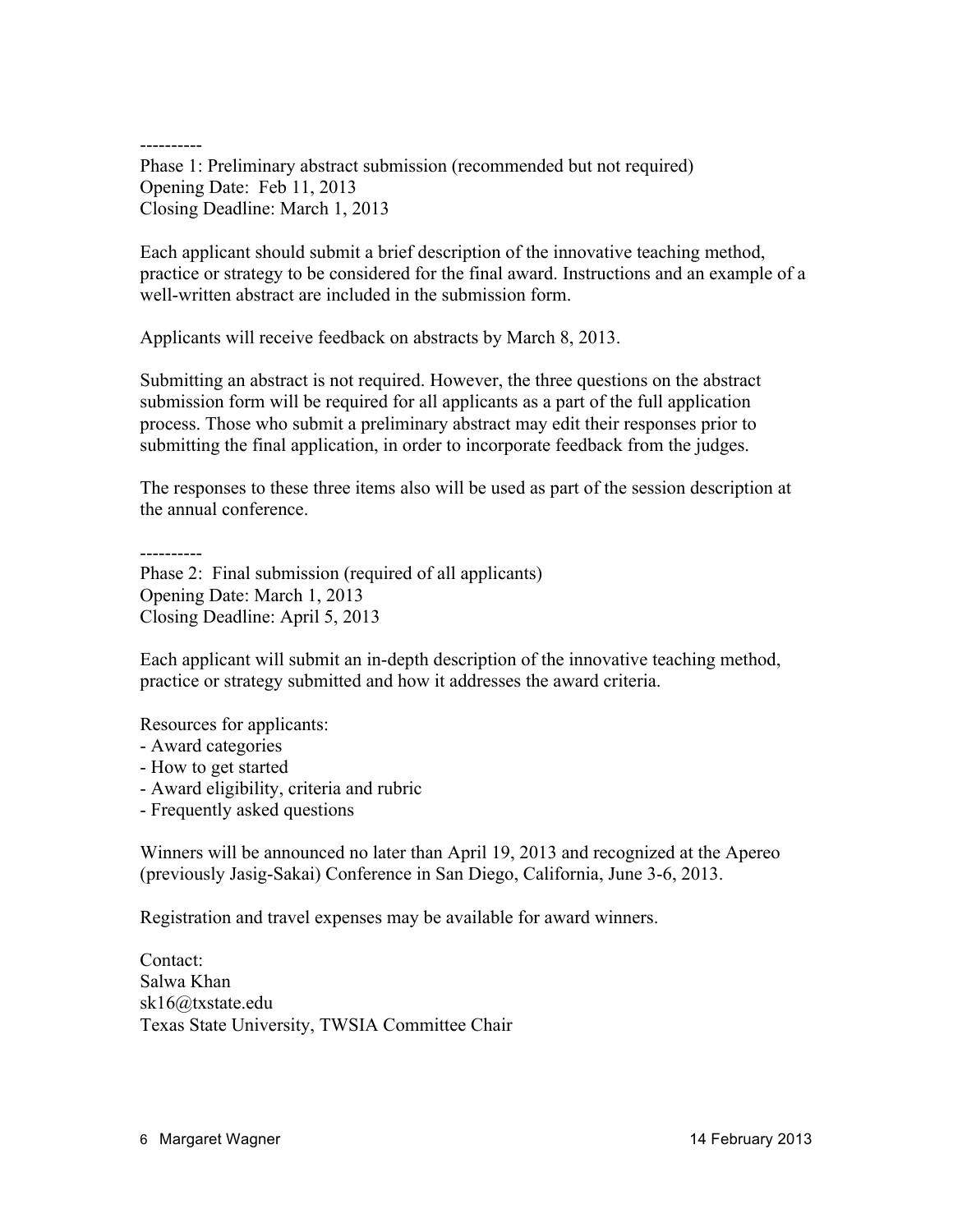# 7. Teaching With Sakai Innovation Award -- Looking for Help

Dear Community Members,

Work on the 2013 Teaching With Sakai Innovation Award (TWSIA) is underway and we need your help.

You can participate in the following ways:

- Be a committee member and assist with tasks to promote TWSIA.
- Be a preliminary judge to help select finalists.
- Spread the news about the award at your institution.
- Apply for the award once the application period begins.

We hope that you will consider joining us in our continuing efforts to promote the Teaching With Sakai Innovation Award.

Contact: Salwa Khan, sk16@txstate.edu

Information about the award: http://openedpractices.org/twsia

Salwa Khan, Ph.D. Coordinator, IT Projects Texas State University Instructional Technologies Support sk16@txstate.edu

# 8. Google Summer of Code is on Again

We're pleased to announce that this year Google Summer of Code will be happening for its ninth year. Please check out the blog post [1] about the program and read the FAQs [2] and Timeline [3] on Melange for more information.

[1] - http://google-opensource.blogspot.com/2013/02/flip-bits-not-burgers-googlesummer-of.html

[2] - http://www.google-

melange.com/gsoc/document/show/gsoc\_program/google/gsoc2013/help\_page [3] - http://www.google-melange.com/gsoc/events/google/gsoc2013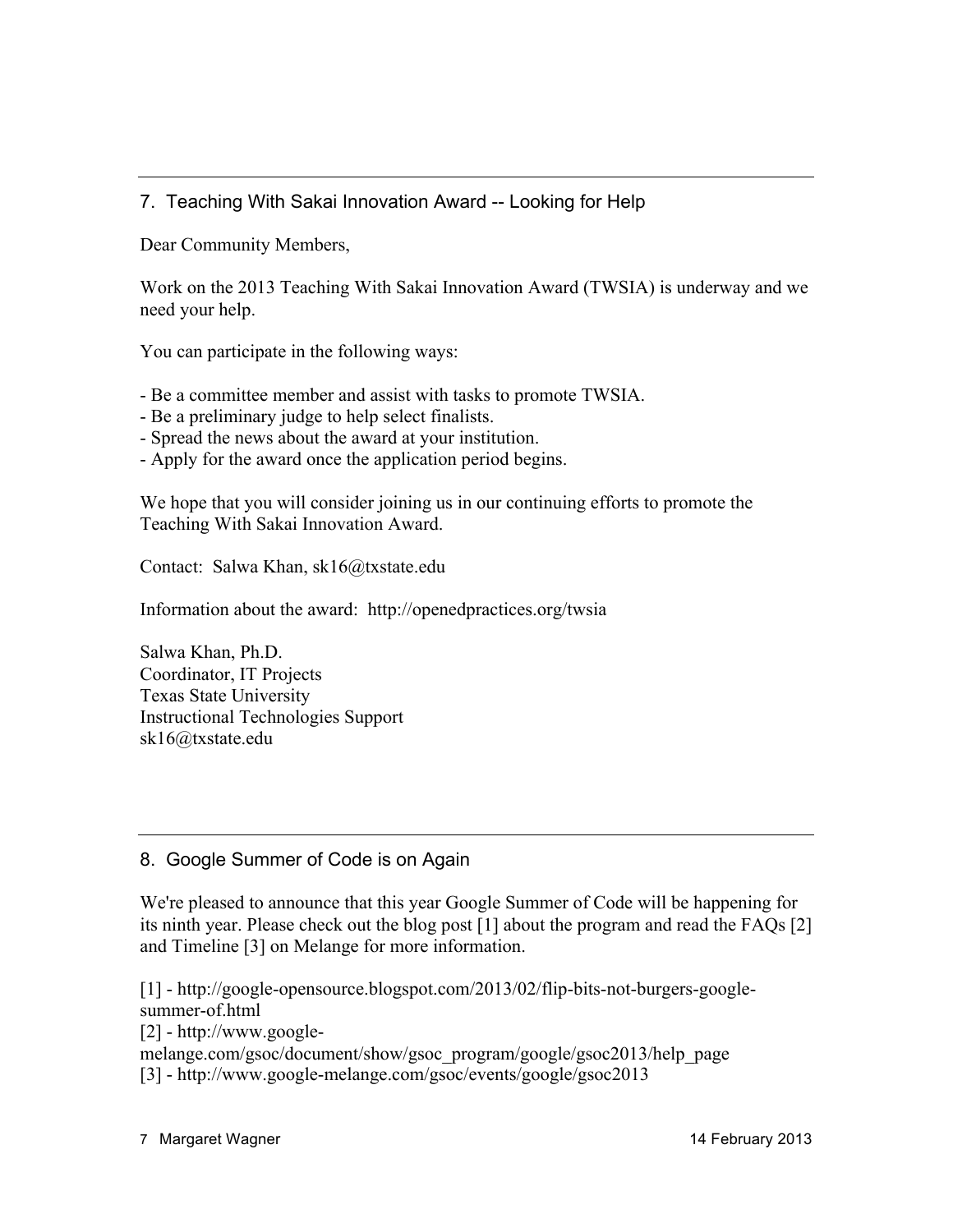Anyone interested in participating this year, as either mentors or students? What about running our efforts? Ideas for projects? It would be good to get this one planned out early.

Cheers,

Steve

steve.swinsburg@gmail.com

#### 9. Sakaigers' Den Spurs European Collaboration

In December last year representatives of European Sakai schools and commercial affiliates came together and discussed ways to better collaborate on Sakai projects. We observed that we often share things we have done but less the projects we plan to do. There exist many great ideas but they often don't get realized because one single institution or company doesn't have the resources for it. And so the idea for a Sakaigers' Den session at the Euro Sakai conference in Paris was born.

The one hour session is modeled after the popular British TV show "Dragons' Den" in which entrepreneurs pitch their business idea in order to secure investment finance from a panel of venture capitalists. The main purpose of the session was to share a large number of ideas for new functionality in the next version of Sakai with a broad audience in a short amount of time. This could stimulate parties interested in similar projects to collaborate to implement their ideas. At the conference 11 pitches were delivered. Each pitch consisted of a 3-minute presentation of the idea and an invitation/proposal for collaboration. After the session the audience was asked to "invest" in the ideas they found most interesting using virtual capital (i.e., play money).

Neal Caidin, one of the pitchers, commented afterwards:

"To me, the main benefits of the Sakaiger's Den are:

- that it is future-thinking, what we want rather than just explaining what we have
- it is fun, and therefore engaging
- concise -- keeping presentations short also keeps it more engaging
- generates ideas and connections between people"

The clear winner was the pitch delivered by Jaeques Koeman of Edia who presented his idea of Sakai CLE as a MOOC platform. Many conference participants were interested in his idea and started a MOOC workgroup. The workgroup aims to bring together MOOC initiatives within the Sakai community and create a community-driven roadmap for Sakai as a MOOC platform.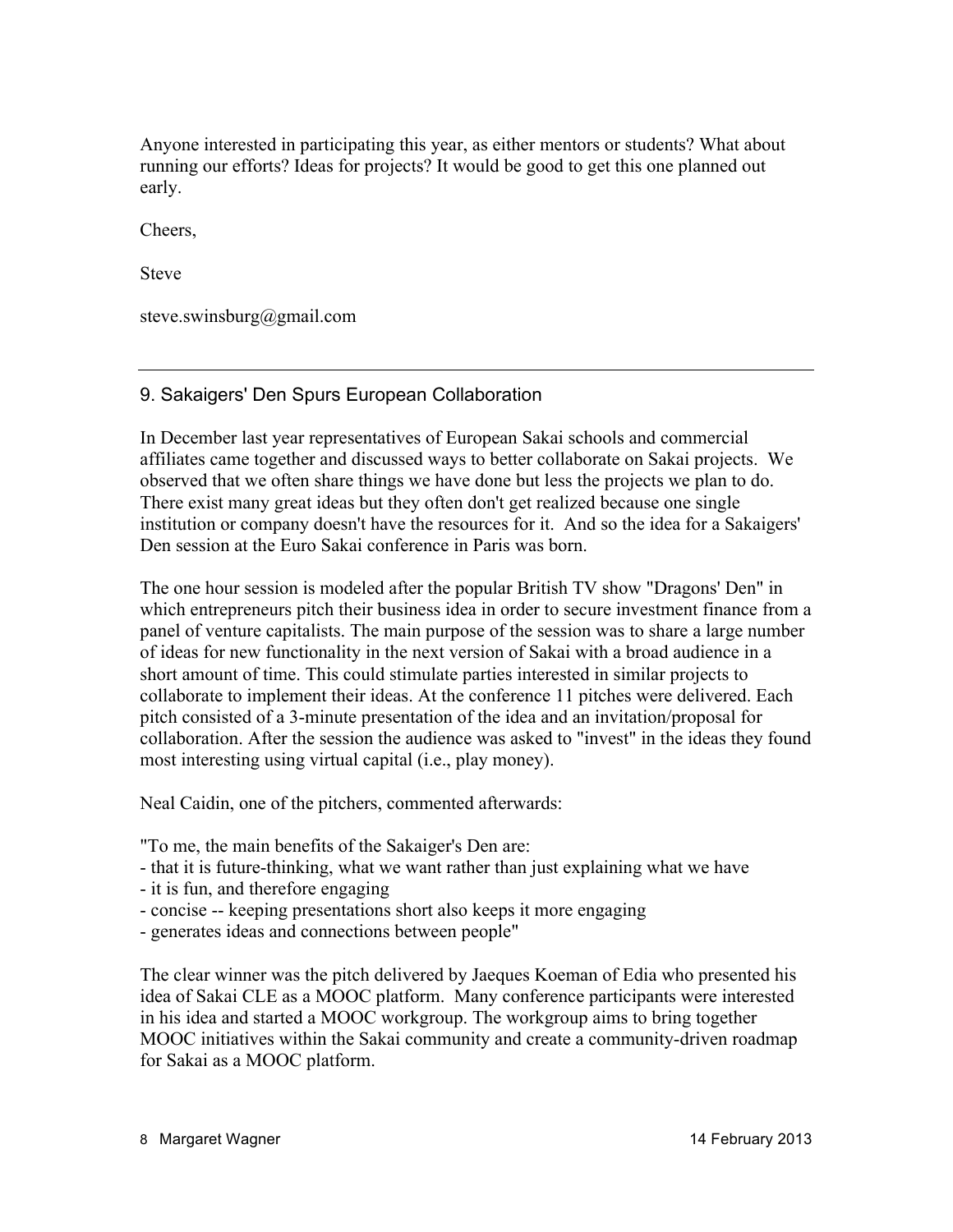For more information on the Sakaigers' Den and an overview of the ideas presented in Paris please go to:

https://confluence.sakaiproject.org/x/HwrnB

Mark Breuker mbreuker@gmail.com

#### 10. Sakai CLE Community Survey

Dear all,

Please find enclosed a link to a brief survey to poll about your upgrade plans for the Sakai CLE environment. Results of the survey will be shared with the community.

https://www.surveymonkey.com/s/XVR3HQK

The survey will be closed after Friday, March 1.

Your participation is appreciated and helps the community in release planning.

Regards,

Neal Caidin

Sakai CLE Community Coordinator nealcaidin@sakaifoundation.org

#### 11. European Events Recap

There were around 170 total attendees for three days of Apereo and ESUP related events in Paris during the last week in January. A two-day Sakai Europe event (organised prior to the merger of Jasig and Sakai) at Université Pierre et Marie Curie heard presentations from a range of European participants in the community. These ranged from approaches to mobile Sakai, and the features and benefits of the recent 2.9 release of the CLE, to institutional stories from the United Kingdom, the Netherlands, Spain, Turkey and France. We'll post a link in the newsletter when presentations become available online. A big thanks to Yves Epelboin and his staff for organising the event.

One of the more interesting sessions of the event was the "Sakaigers Den". Based around a popular TV programme from the UK, the session had presenters pitching their idea for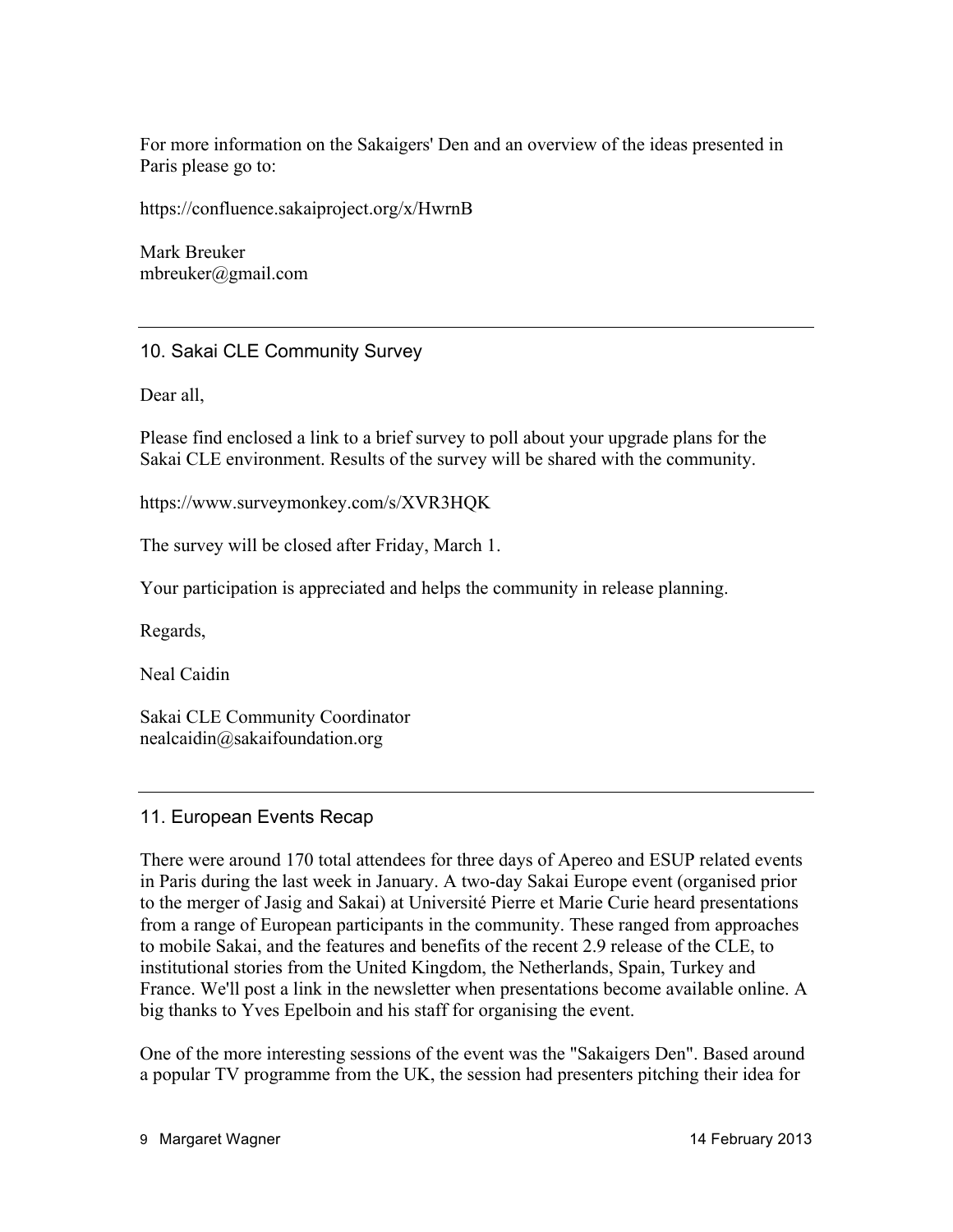Sakai development to a panel of venture capitalists -- the audience. The contest was won by an audience vote of 7800 dollars for the Sakai CLE MOOC from Edia, with second place going to a pitch for an Experience API from Alan Berg. Now let's make that real ... Thanks to Mark Breuker of Leidse Onderwijsinstellingen for the idea adaptation, and to Neal Caidin for facilitation. We're already working on ways to adapt the approach to a session at the San Diego Conference in June.

The last day in January saw the 15th "ESUP Day" at Université Paris Descartes. ESUP is a consortium of 72 French Universities who collaborate around a variety of software projects. The conference shared best practices around deploying the latest versions of uPortal, mobile developments, and a status report from Sakai OAE. Presentations and an agenda are available here: http://tinyurl.com/b5kqoh4

Ian Dolphin Executive Director, Apereo Foundation ian.dolphin@apereo.org

# 12. Apereo Conference Planning input -- "Matchmaking"

Hi All,

Apereo Foundation conference planners are exploring the concept of "Matchmaking." That is, finding institutions with similar interests to have time and space to get together at the conference and discuss, maybe to swap ideas, maybe to form connections within the community, or perhaps even to collaborate on one or more projects or sub-projects. Does that sound like something of interest to you?

Likely we will be tying this into the registration process and we would like to keep this experiment as simple and organic as possible.

A couple of ideas of how this might work which have been floated, included badges or stickers which you could wear at the conference and find others with similar badges for spontaneous break out discussions, or more facilitated discussions by pre-matching individuals/institutions with similar self-identified interests and handling the scheduling of a time and space for you to meet.

Questions collected at registration time could be anything from freeform keywords or tags, through a few structured questions to get a high level sense of which subcommunity you have the most interest in (Sakai CLE, Sakai OAE, JASIG, New incubation project, etc.), or even a combination of these two approaches.

Does anybody have any thoughts on what might work or what to avoid? How to keep it simple, but at the same time make it a useful exercise?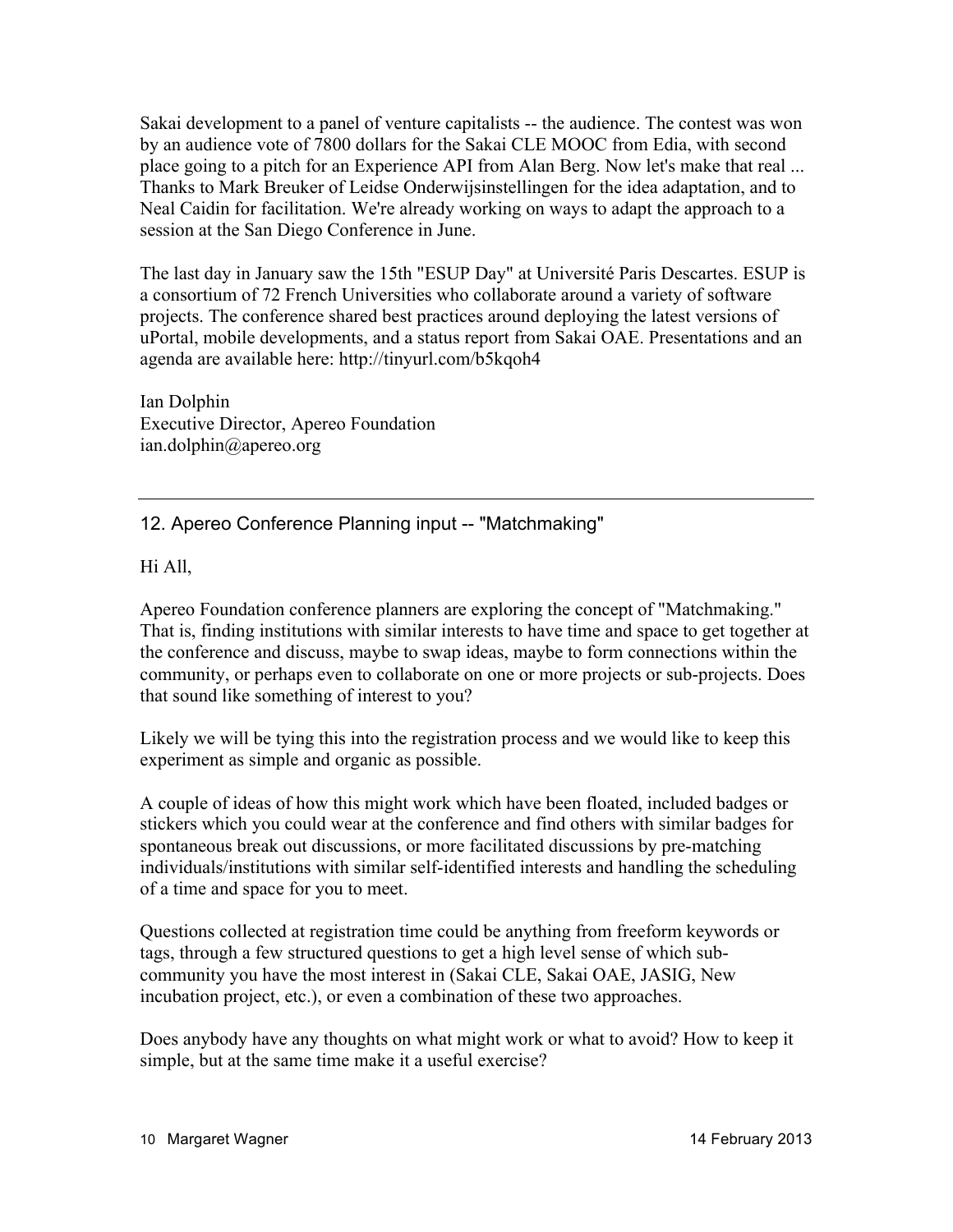One thought I have is anticipating many institutions moving to Sakai CLE 2.9 in the near future, and perhaps a group that shares information about their own planning efforts could provide and receive benefit among peer institutions (a cohort of upgrade schools).

Would really appreciate any feedback you may have. Brainstorm.

Thanks,

Neal Caidin

Sakai CLE Community Coordinator nealcaidin@sakaifoundation.org

13. Mobile Initiative Update

Greetings All!

With profuse apologies for this long-overdue update, let me bring everyone up to date on the Sakai Mobile Initiative. Also forgive me for the length of this update; the good news is that positive things have been happening, and as a result, the overdue status means there's a lot to update.

So back to Summer 2012 …

The Jasig-Sakai Conference in Atlanta was a great event; and, no surprise, I encountered a very high level of interest in a mobilized Sakai. I had arranged both to do an update session on the Mobile Sakai initiative and for a Mobile Sakai programming marathon; however, during the presentation it became clear that there were few programmers available to make use of the programming time. Fortunately, an excellent suggestion was raised during the session that we should use the time for a "Use-Case-A-Thon" and give potential users the opportunity to report on how and why they need and want various mobile capabilities. So we did that, and for most of a morning I met with various people - - instructors, students, programmers, administrators -- to discuss how they envisioned using a mobilized Sakai.

The take-away was that users want \*all\* capabilities in Sakai mobilized, but some institutions have significant questions about whether or not they would want to deploy certain tools in the mobile environment. I'll say more about this shortly.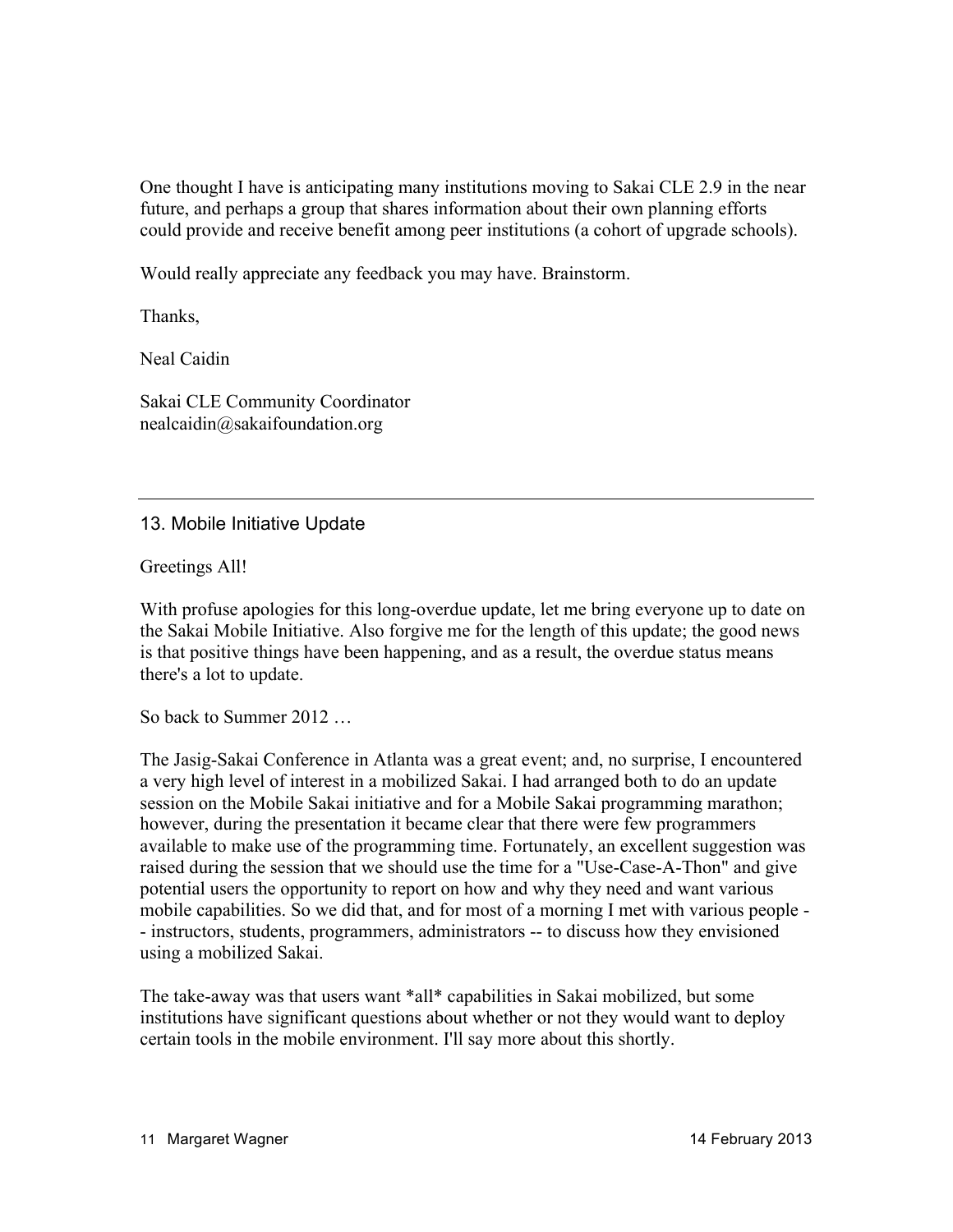So interest in a mobile Sakai remains high and is, in fact, increasing. At the same time, it is very clear that our institutions are under increasing budget pressures making it difficult to contribute programmer cycles to this effort. This creates a seemingly insurmountable hurdle; and yet, after the conference we have opportunities we have not had before. Specifically, after banging ideas around with a number of people at the conference, I decided to give up on trying to recruit and coordinate volunteer time to do the programming for mobilizing Sakai and changed focus to raising funds to contract with a programming team to do this work. This has worked far better than I expected.

In short, after more discussions with Sakai leadership to work out the legalities and logistics, I moved forward:

a) Writing up a formal project proposal and submitting it to the Sakai Foundation Board for approval;

b) Soliciting volunteers to participate in a Steering Committee to advise and direct the Mobile Sakai Project;

c) Identifying a formal project name: Project Keitai;

d) Working with the Steering Committee to identify a vendor to handle the programming for this project and securing an estimate of costs from that vendor;

e) Raising the required funds;

f) Writing up a Memorandum of Understanding with the Sakai Foundation Board to define its role in managing and disbursing project funds for Project Keitai;

g) Lining up the contract programmers.

Many of these details are already posted at the Mobile Sakai project site (https://confluence.sakaiproject.org/display/MOBILE/Home), so I will not repeat them here. Perhaps most importantly, the Steering Committee selected Flying Kite, a Sakai Commercial Affiliate in Canberra Australia (https://www.facebook.com/flyingkiteAU) to handle the programming for this project. Flying Kite is Steve Swinsburg's company; so knowledge of and familiarity with Sakai are obviously not a concern. I should also note that all code developed under Project Keitai will be contributed to the Sakai Foundation and will become part of the generally available code base.

I also want to point out that much of the Project Keitai work will focus on updating and improving the Entity Broker. I am particularly excited by this, because it has been suggested to me that updating the Entity Broker is long overdue, and, of course this work will have beneficial implications for the CLE far beyond mobile capabilities. It has also been announced already (http://www.sakaiproject.org/news/announcingproject-keitai) that the University of Florida has agreed to fund Project Keitai. So the programming resources to mobilize the Sakai CLE and the funding to pay those resources are now in place. In this context I'd like to publicly thank my boss (Fedro Zazueta) for his support and advocacy along with the University of Florida CIO (Elias Eldayrie) for having the vision to fund this project.

Let me return to the issue of how a mobilized Sakai is now conceived.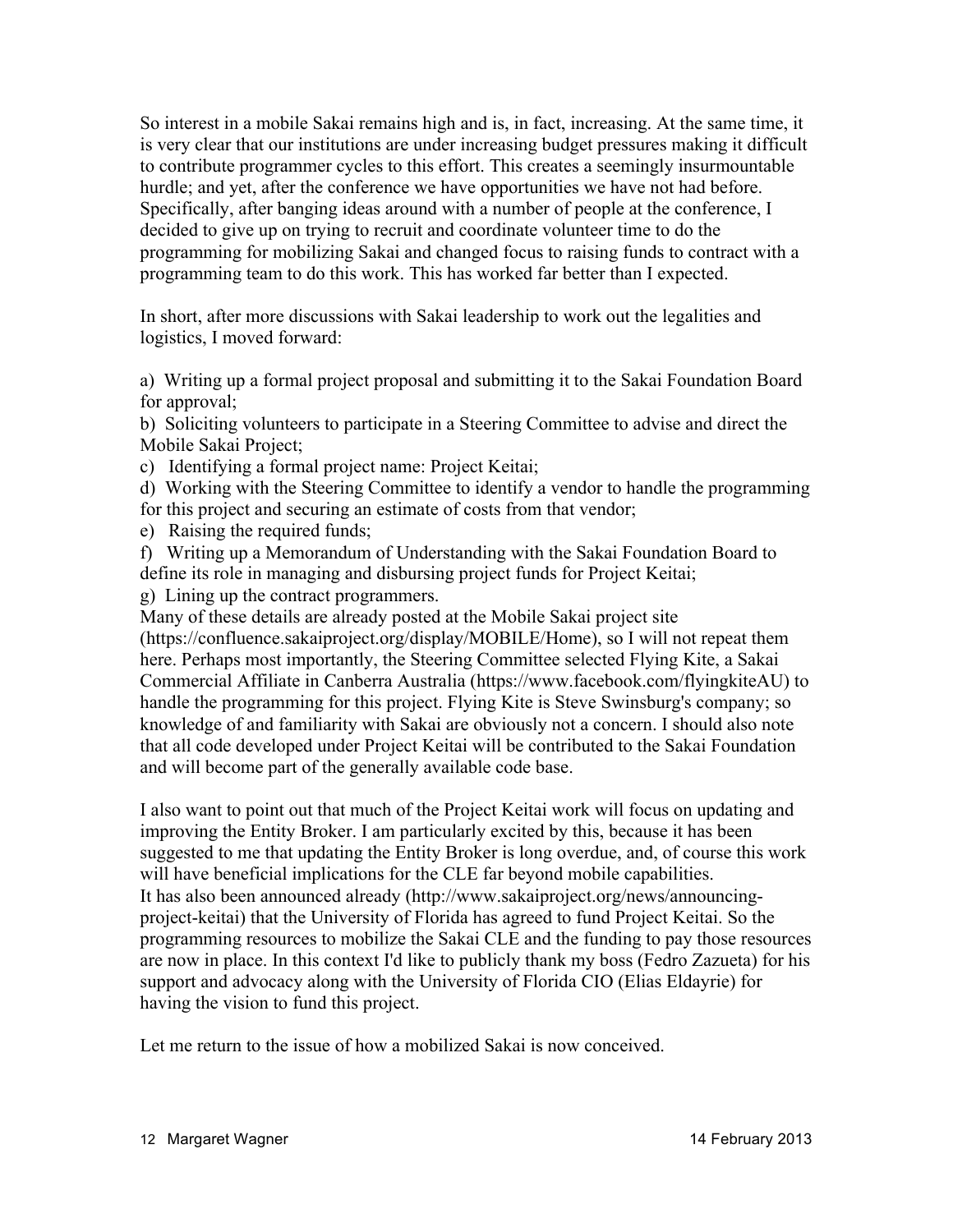As the Use-Case-A-Thon progressed, it became clear that a mobilized CLE (or any course management system for that matter) has policy implications that need to be addressed at an institutional level. For example, does an institution want to enable the testing tools potentially enabling high stakes testing on mobile devices? Institutions will differ in their answers to that question; and institutions need to remain empowered to make that and other related decisions.

Therefore, the scope of Project Keitai has been defined as creating the "hooks" in ALL current core tools and a small number of selected Contrib tools to enable those tools to communicate with mobile apps developed or adopted at the institutional level. Project Keitai will not be developing a mobile app itself. This accomplishes three critical objectives:

1. It will enable schools that have already developed mobile apps to "hook" into the Sakai CLE without requiring them to adopt some other app for Sakai access; 2. It will enable individual schools to decide which Sakai tools and features will be mobile-enabled in light of local policies and practices;

3. It will enable 3rd-party vendors to develop and market mobile Sakai apps for those institutions who do not have the ability or desire to create their own.

I should also note that programming is targeted at the 2.10 CLE release and will be backported to 2.9 to the extent possible.

So that's the 30,000 foot view. Where are we in the project details?

"On the ground" things have moved much slower than I would like; to a great extent because Project Keitai was caught up in the broader currents of the Apereo merger. As a result, legal review and approval of the Memorandum of Understanding took about 3 months and the contract between the Sakai Foundation and Flying Kite is still pending, but should be resolved within a few days. I know some work has been done on the mobile code; but as of yet, full-scale production is not happening. Furthermore, I have been in contact with a couple schools and institutions (Oxford, Samoo) that have already done some mobile code work on the CLE and are willing to contribute; so that will expedite overall progress. In fact, Samoo has committed up to 200 hours of programmer time to this effort; so grateful thanks to Diego del Blanco Orobitg and his colleagues.

At this time, the projected timeline is that the mobile CLE code can be developed in 8 to 9 months of full production. I had originally hoped that we would be able to announce a fully mobile enabled Sakai at this Summer's Apereo Conference; however, a this time I anticipate only partial coverage by summer; but we do project having some significant improvements to announce at that time. So a mobile Sakai is unquestionably on the way.